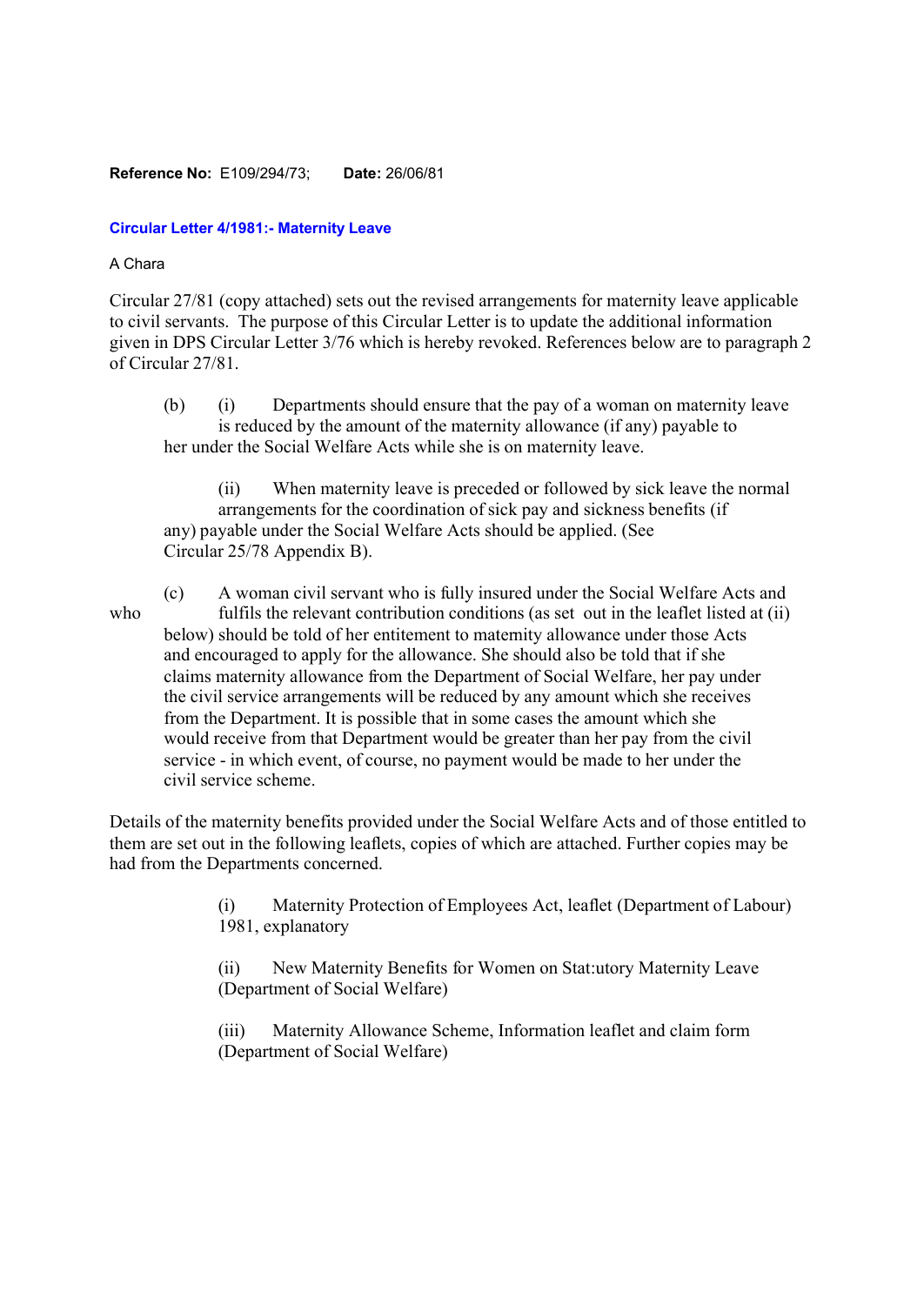(g) (i) Sick leave during pregnancy may be allowed on the normal basis where the officer is certified unfit for work due to a complication of pregnancy such as toxaemia or to some illness unconnected with pregnancy.

(ii) it is in the interests of the staff that, on the first occasion on which an officer submits a medical certificate during pregnancy, the fact that she is pregnant be noted on the certificate. Staff should be encouraged to see that such noting is made.

(iii) Some officers may during pregnancy have difficulty in attending due to morning sickness. This difficulty can be met under the existing uncertified sick leave arrangements whereby the period allowable can be taken in half-days) and by a flexible approach to occasional late attendances arising from such sickness.

(h) (i) If the birth is premature but the mother is already on maternity leave for entitlement to 14 weeks maternity leave and the expected date of her return to work remain unchanged.

(ii) If the birth is at least 4 weeks premature but the mother is not yet on maternity leave she should be allowed 14 weeks maternity leave from the date of her confinement.

(iii) In general, if the birth is later than the expected week of confinement, no extension of maternity leave should be given and the expected date of return to work remains unchanged. However, if the late birth means that less than 4 weeks of the 14 weeks maternity leave remain to be taken after the confinement, maternity leave may be extended by an appropriate amount up to a maximum of 4 additional weeks.

(j) (i) If the Head of the Department has reason for believing that the officer may not return to duty at the end of her sick leave, he should put the question specifically to her before deciding whether or not to allow sick leave after maternity leave.

(ii) Beyond what is allowable under sub-paragraph 2 (j), special leave is not available to married women under present arrangements for the purpose of caring for their children. Where, however, a child is ill the provisions of paragraphs 14.2 and 15.2 of Circular Letter 2/76 may be applied.

(iii) Where a significant amount of sick leave is taken immediately before and/or after maternity leave, the Chief Medical Officer should be asked whether a certificate of fitness should be required before the officer is allowed return to work.